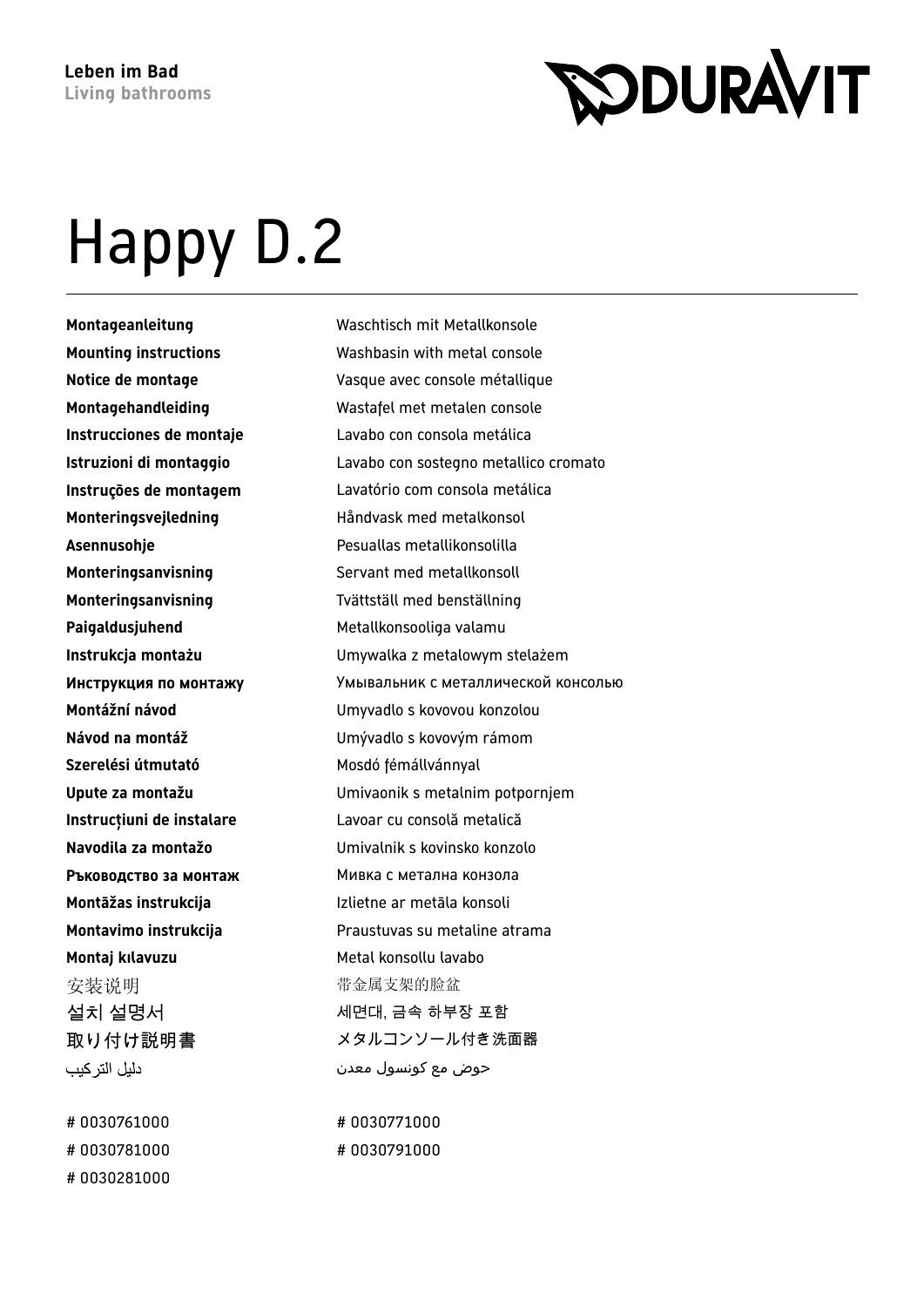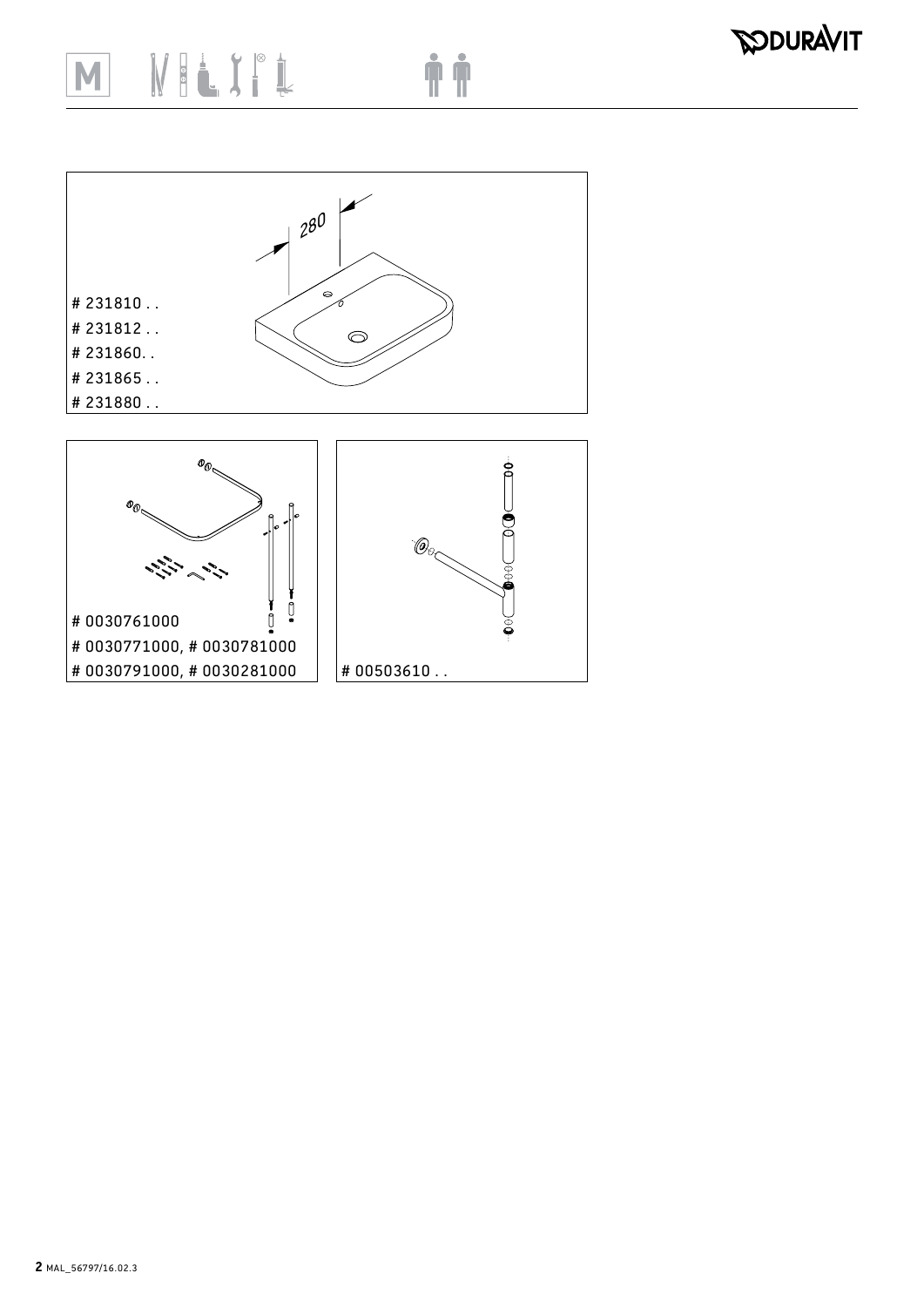## **RODURAVIT**